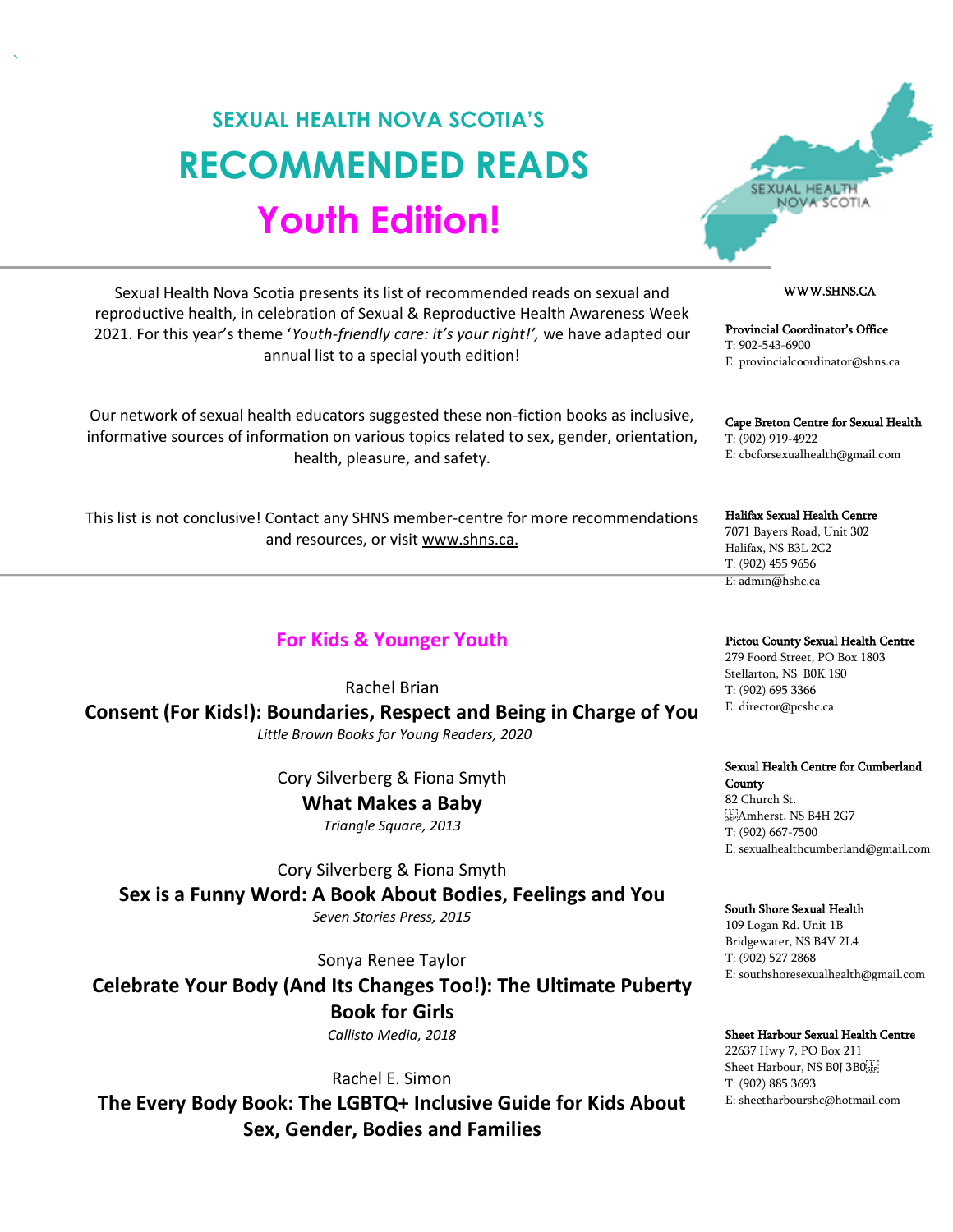*Jessica Kingsley Publishers, 2020*

Theresa Thorn **It Feels Good to be Yourself: A Book About Gender Identity** Henry Holt & Co., 2019

## **For Older Youth**

Heather Corinna

**S.E.X.: The All-You-Need-To-Know Sexuality Guide to Get You Through Your Teens and Twenties** *De Capo Lifelong Books, 2016*

Jennifer Lang

**Consent: The New Rules of Sex Education: Every Teen's Guide to Healthy Sexual Relationships**

*Althea Press, 2018*

Jen Gunter

**The Vagina Bible** *Random House of Canada, 2019*

Nikol Hasler **Sex: A Book for Teens**

*Zest Books, 2010*

Paul Joannides

**Guide to Getting it On: Unzipped** *Goofy Foot Press, 2017*

Annie Sprinkle

**The Explorer's Guide to Planet Orgasm: For Every Body** *Greenery Press, 2017*

Makeda Zook, Karen Chan, Frederique Chabot, & Brittany Neron **Beyond the Basics: A Resource for Educators on Sexuality and Sexual Health**

*Action Canada for Sexual Health & Rights, 2017*

Allison Moon **Getting It: A Guide to Hot, Healthy Hookups and Shame-Free Sex**

*Potter/Ten Speed/Harmony/Rodale, 2020*



## WWW.SHNS.CA

Provincial Coordinator's Office T: 902-543-6900 E: provincialcoordinator@shns.ca

Cape Breton Centre for Sexual Health T: (902) 919-4922 E: cbcforsexualhealth@gmail.com

Halifax Sexual Health Centre 7071 Bayers Road, Unit 302 Halifax, NS B3L 2C2 T: (902) 455 9656 E: admin@hshc.ca

## Pictou County Sexual Health Centre

279 Foord Street, PO Box 1803 Stellarton, NS B0K 1S0 T: (902) 695 3366 E: director@pcshc.ca

## Sexual Health Centre for Cumberland

County 82 Church St. SEPAmherst, NS B4H 2G7 T: (902) 667-7500 E: sexualhealthcumberland@gmail.com

## South Shore Sexual Health

109 Logan Rd. Unit 1B Bridgewater, NS B4V 2L4 T: (902) 527 2868 E: southshoresexualhealth@gmail.com

## Sheet Harbour Sexual Health Centre

22637 Hwy 7, PO Box 211 Sheet Harbour, NS B0J 3B0 T: (902) 885 3693 E: sheetharbourshc@hotmail.com